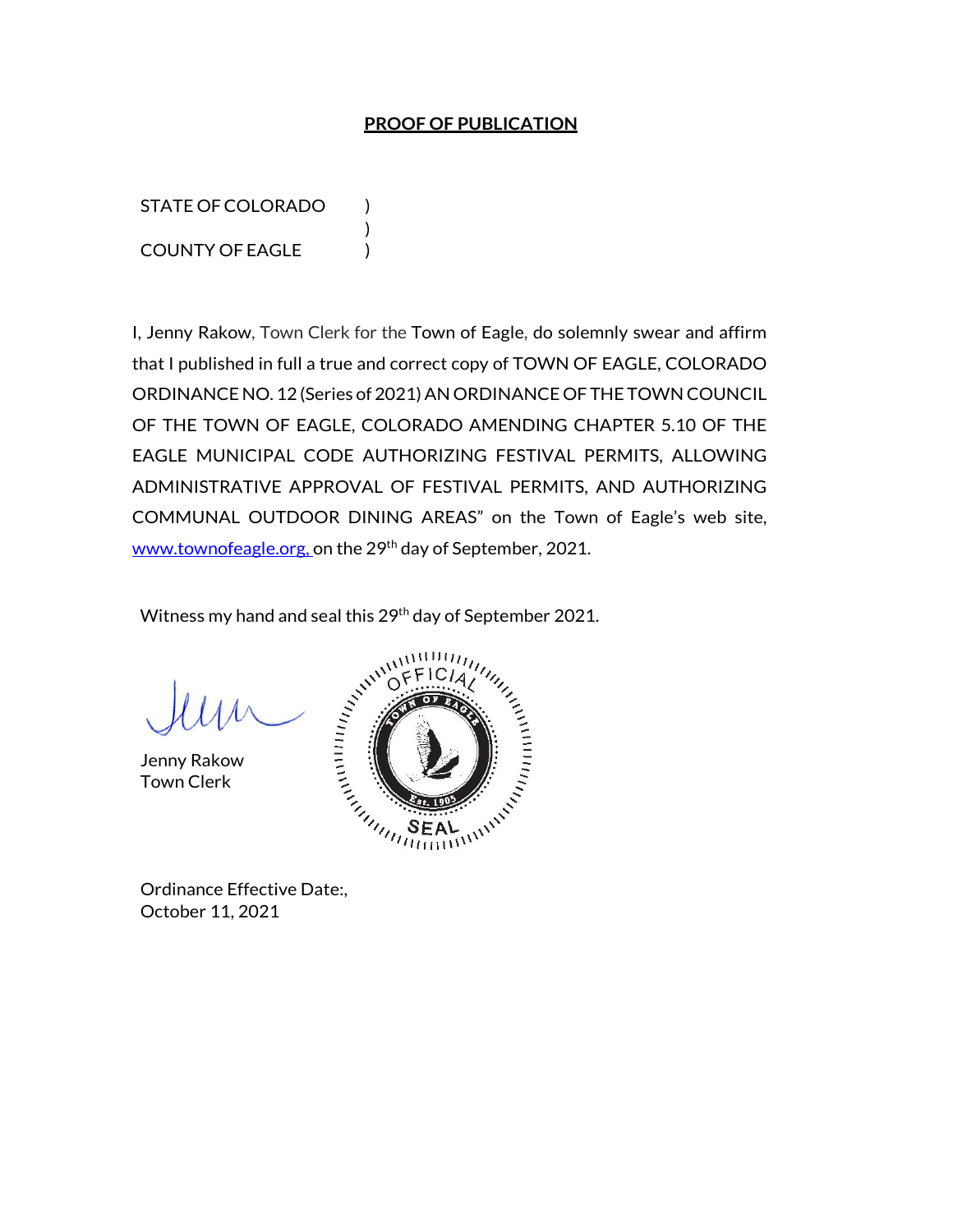## **TOWN OF EAGLE, COLORADO ORDINANCE NO. 12 (Series of 2021)**

AN ORDINANCE OF THE TOWN COUNCIL OF THE TOWN OF EAGLE, COLORADO AMENDING CHAPTER 5.10 OF THE EAGLE MUNICIPAL CODE AUTHORIZING FESTIVAL PERMITS, ALLOWING ADMINISTRATIVE APPROVAL OF FESTIVAL PERMITS, AND AUTHORIZING COMMUNAL OUTDOOR DINING AREAS

WHEREAS, Senate Bill 20-082 allows for municipalities to issue festival permits;

WHEREAS, the Town wishes to issue festival permits by administrative approval of the Town Clerk;

WHEREAS, House Bill 20-1027 allows for municipalities to authorize communal outdoor dining areas; and

WHEREAS, the Town wishes to authorize communal outdoor dining areas.

NOW, THEREFORE, BE IT ORDAINED BY THE TOWN COUNCIL OF THE TOWN OF EAGLE, COLORADO AS FOLLOWS:

Section 1. Section 5.10.010 of the Eagle Municipal Code is hereby amended with the addition of the following definition, to appear in alphabetical order:

*Communal Outdoor Dining Area means an outdoor space that is used for food and alcohol beverages service by two or more licensees.*

Section 2. Section 5.10.030 of the Eagle Municipal Code is hereby amended as follows:

## **Section 5.10.030. — Delegation of authority to the Town Clerk.**

A. As set forth below, the Town Clerk is authorized to administratively review and approve liquor license renewals; transfers of ownership, including corporate and trade name changes and reports of changes for corporations, limited liability companies, and partnerships; changes of manager; and special event permits.; *and local festival permits.*

**\* \* \***

*5. Local Festival Permits. The Town Clerk may administratively approve applications for the initial festival permit and all other subsequent applications, as described in Section 5.10.120, where, after reasonable investigation and consultation with the Eagle Police Department and other appropriate agencies, all the following circumstances are found to exist:*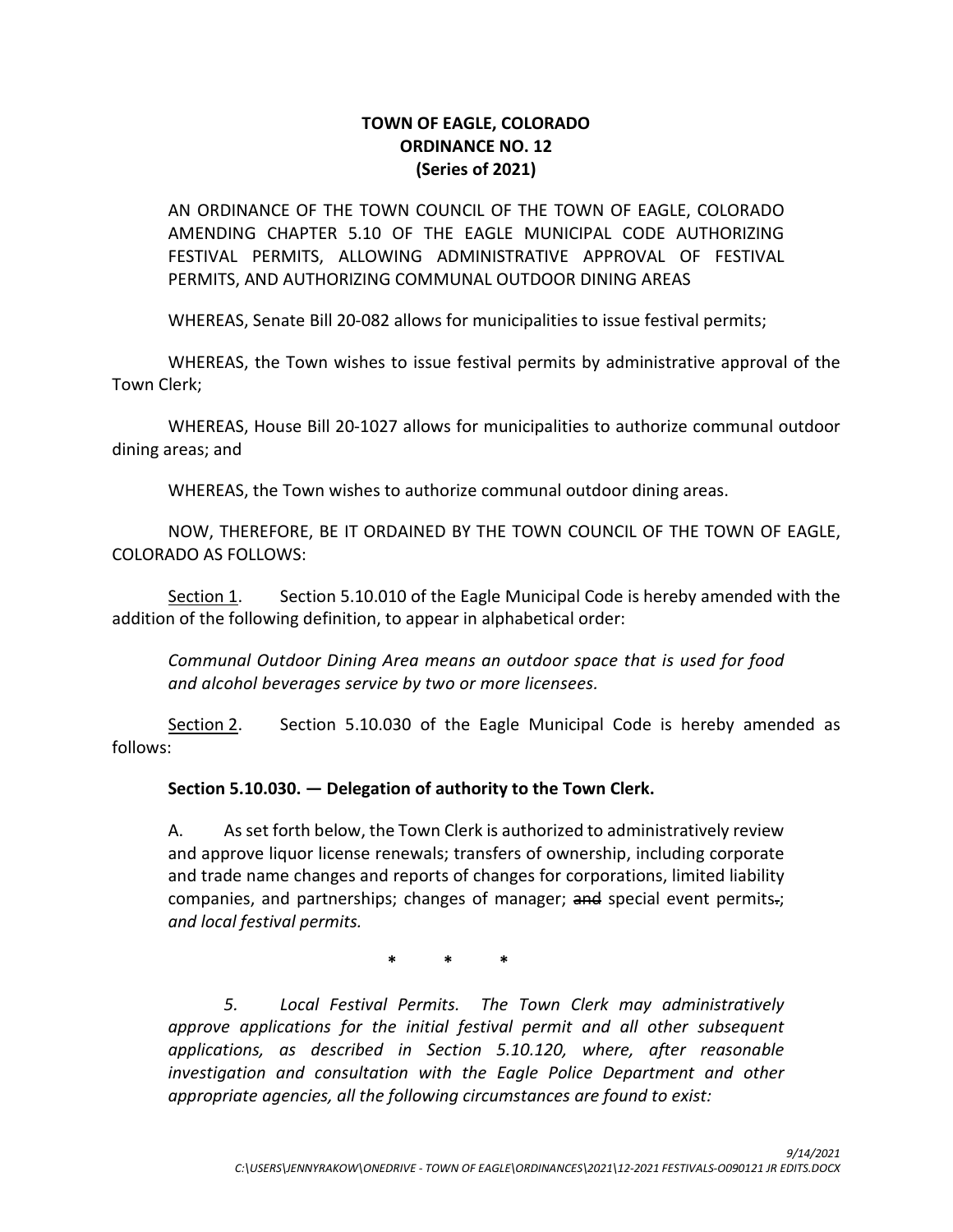*i. The licensee applying for the permit does not have a history of violations;* 

*ii. The application is complete and timely; and* 

*iii. The application, if granted, would not result in a violation of state or local laws, rules, or regulations.*

Section 3. Chapter 5.10 of the Eagle Municipal Code is amended with a new Section 5.10.120 entitled "Festival Permits" to read as follows:

# **Section 5.10.120. — Festival permits.**

A. *Permit Required*. A licensee who wishes to host a festival shall first obtain a permit from the state and the Town, except a limited winery or winery licensee need not obtain a festival permit from the Town. A licensee applying for both a festival permit and a special event permit from the state need not obtain a festival permit from the Town.

B. *Eligible licensees.* The following license types are eligible to apply for a festival permit:

- 1. Beer and wine;
- 2. Brew pub;
- 3. Distillery pub;
- 4. Hotel and restaurant;
- 5. Manufacturer;
- 6. Tavern;
- 7. Vintner's restaurant; and
- 8. Wholesaler.

C. *Participation.* The licensee who hoststhe festival shall be the licensee who files the application for the festival permit; provided that other licensees of the types described in subsection (B) hereof may jointly participate under the permit.

D. *Number.* Each festival permit shall allow the licensee to hold nine (9) festivals during the twelve (12) month period following the permit is issued.

E. *Hours*.In no case shall a festival be held for longer than seventy-two (72) hours.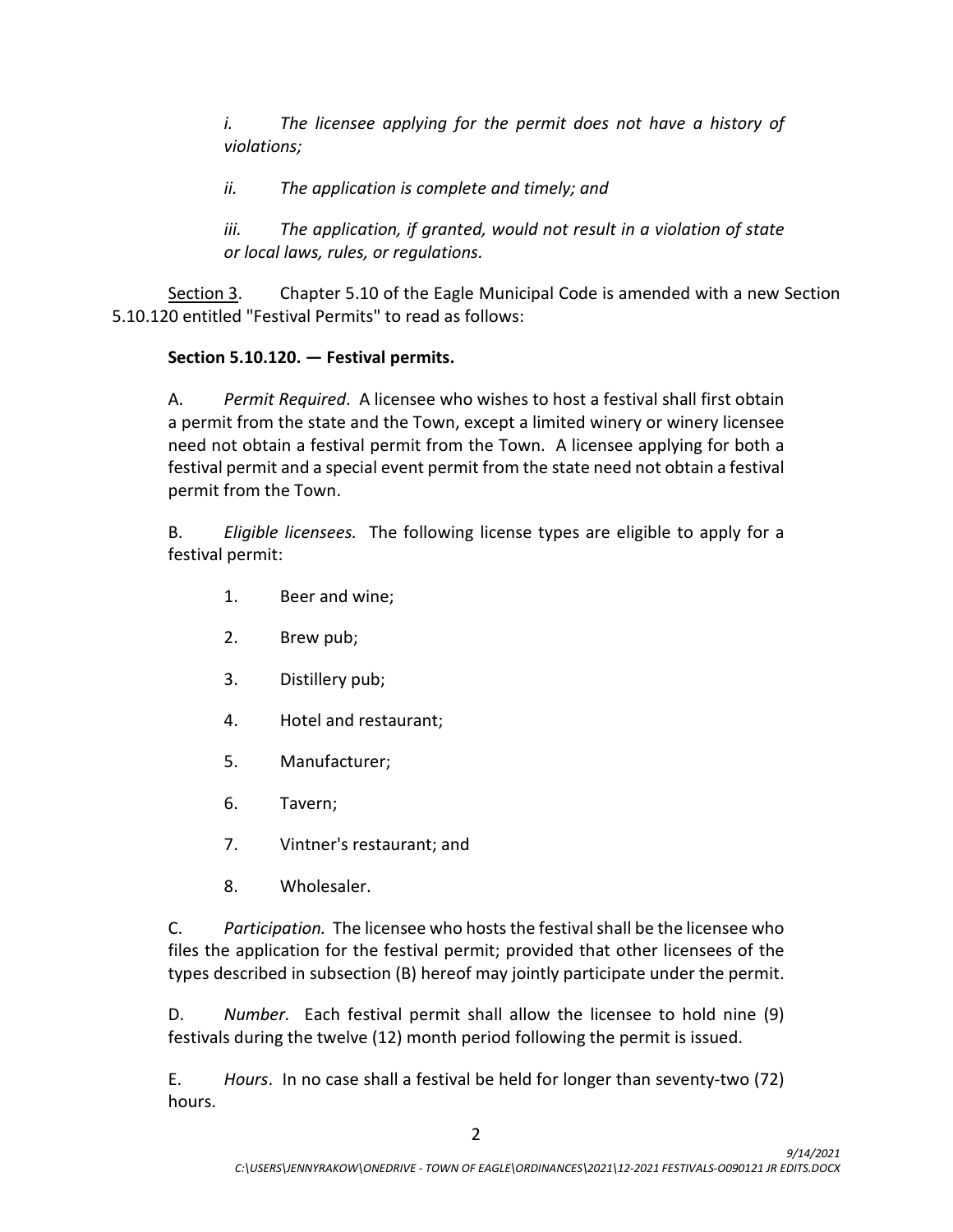F. *Application*. A*pplication* for issuance of a festival permit**.** The applicant for a festival permit must:

1. Specify the licensed premises for the festival to be held; and

2. File the application with the Town Clerk at least thirty (30) days before the festival is to be held.

3. Identify controlled access and boundaries to the festival for alcohol consumption, comply with security requirements deemed necessary by the town, agree to adherence to nuisance issues, including trash removal and noise.

3. Pay the required application fee as set by the fee schedule pursuant to Section 2.34.010 of the Code.

G. *Denial*. The Town Clerk may deny an application for the following reasons:

1. A documented history of liquor violations;

2. The filing of an incomplete or late application; or

3. A finding that the application, if granted, would result in violation of state or local laws, rules, or regulations.

H. *Supplemental applications*.To hold any additional festival after the initial festival, which was described in the initial application, the permittee must notify the state and the Town Clerk at least thirty (30) days prior to the additional festival being held of an intent to host a subsequent festival. If the Town is notified at least thirty (30) days in advance of the subsequent festival, the subsequent festival is presumed to be approved unless the Town Clerk has grounds to deny the subsequent festival provided by subsection (G) of this Section.

Section 4. Chapter 5.10 of the Eagle Municipal Code is amended by the addition of a new Section 5.10.130, to read as follows:

## **Section 5.10.130. — Communal outdoor dining areas.**

A. *Licensees eligible.* The following types of licensees are eligible to have a communal outdoor dining area:

1. Beer and wine licenses;

2. Beer wholesaler that operates a sales room authorized under C.R.S. § 44-3-407(1)(b)(I), as amended;

3. Brew pub;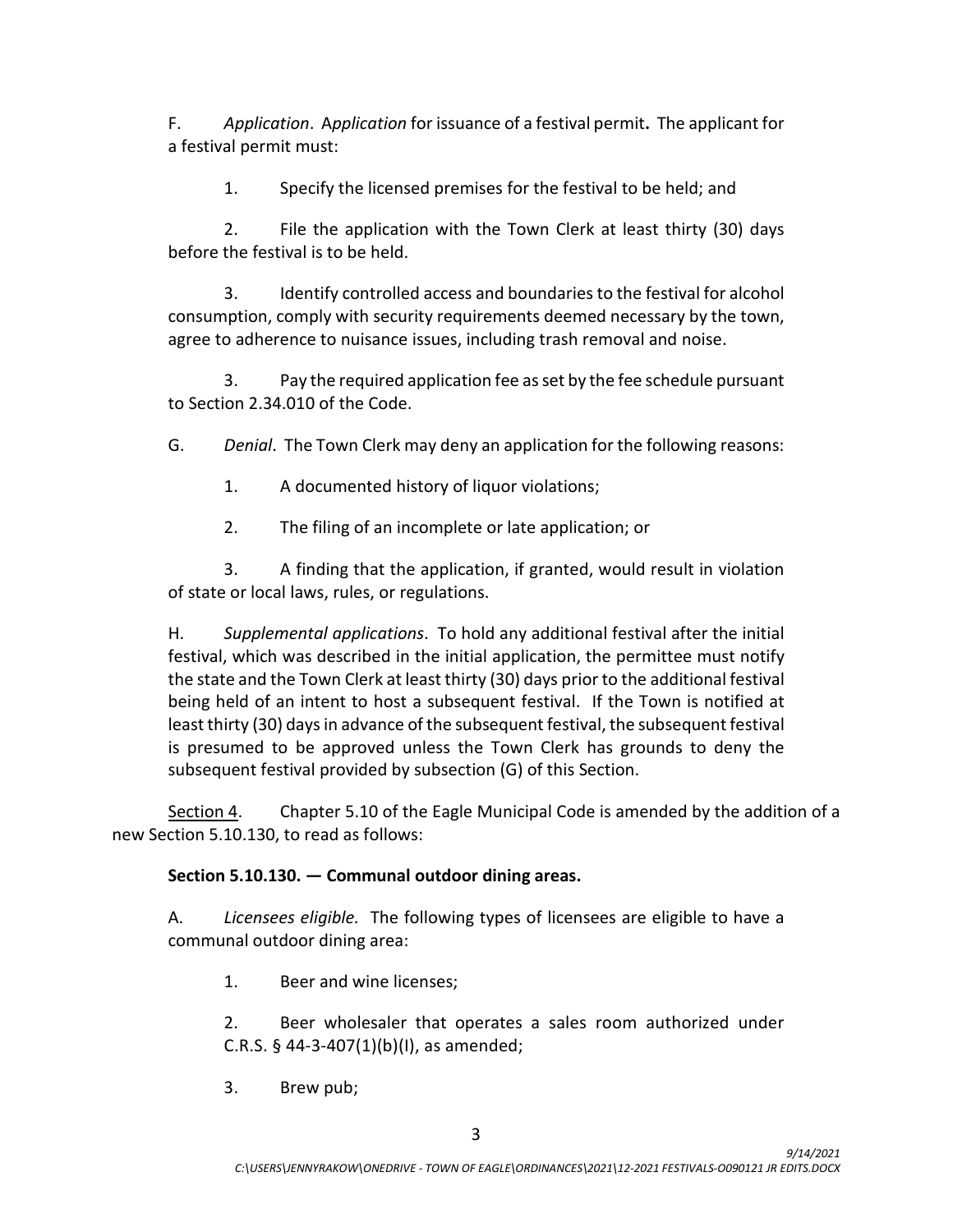4. Distillery pub;

5. Fermented malt beverage retailer licensed for consumption on the premises;

6. Hotel and restaurant;

7. Limited winery;

8. Lodging and entertainment facility;

9. Manufacturer that operates a sales room authorized under C.R.S. § 44-3-402(2) or (7), as amended;

10. Optional premises;

11. Tavern; and

12. Vintner's restaurant.

B. *Authorized*. Communal outdoor dining areas are hereby authorized provided that at least two licensees have applied to share the communal outdoor dining area and each licensee has:

1. Obtained a permit from the state licensing authority;

2. Obtained the following approvals from the state licensing authority and the local licensing authority:

i. For the attaching of the liquor license of the licensee to the communal outdoor dining area; and

ii. For a modification of the licensee premises to include the communal outdoor dining area.

3. Established that the communal outdoor dining area is within one thousand (1,000) feet of the permanent licensed premises of each licensee;

4. Have a right to occupy the premises sought for the communal outdoor dining area; and

5. Established the physical boundaries of the communal outdoor dining area in a manner to assure to the satisfaction of the local licensing authority that alcohol beverages will be kept within the physical boundaries of the communal outdoor dining area.